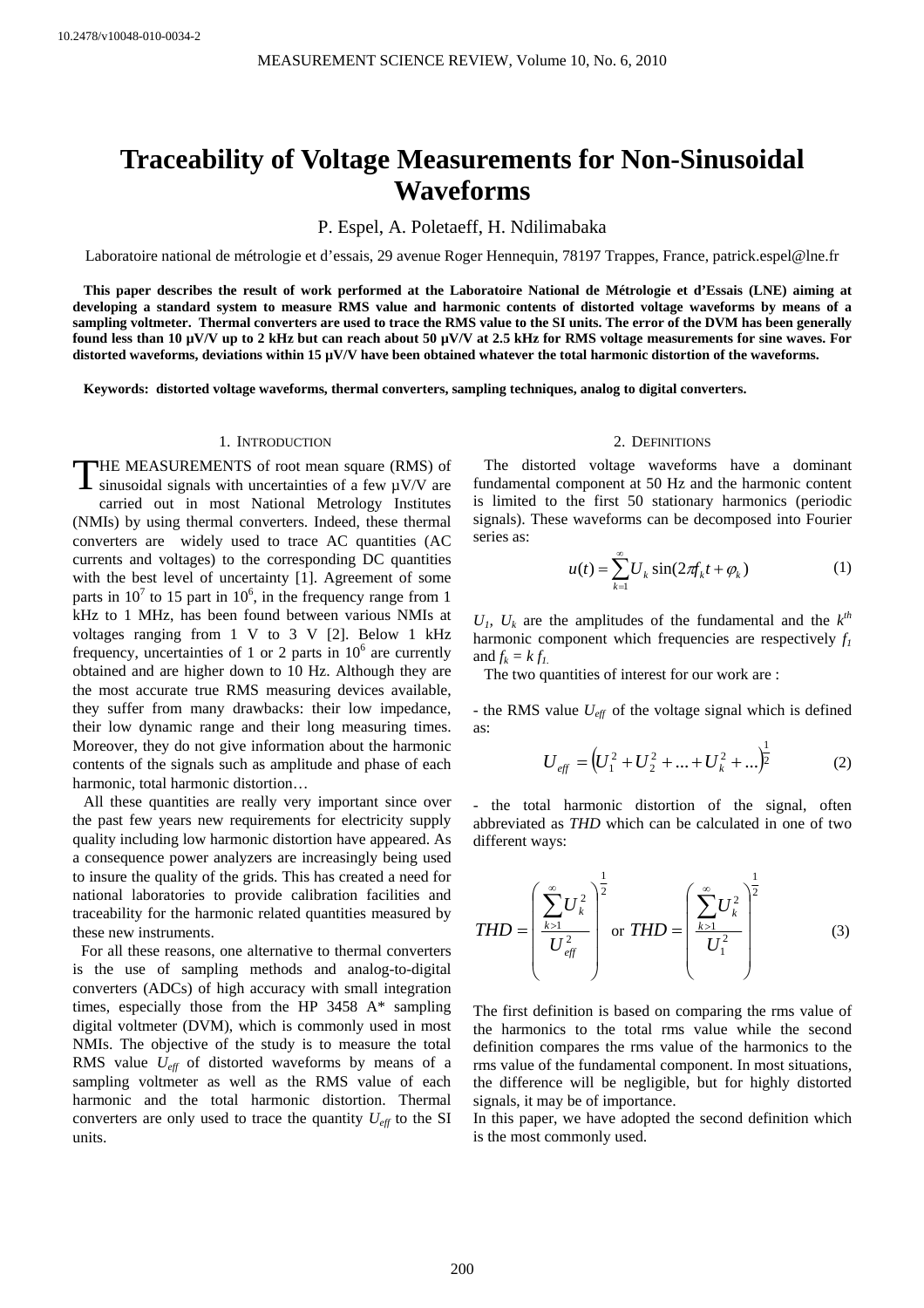## 3. MEASUREMENT METHOD

# *A. Basic measuring principle of the AC-DC thermal transfer*

The principle of AC-DC thermal transfer measurements is based on the comparison of the heating of a resistor produced by the successive application of AC and DC signals and measured by the means of a thermocouple fixed on the resistor. The procedure is the following : the AC signal to be measured is first applied to the heater resistor and the output voltage of the thermocouple is measured. Then the AC signal is replaced by a DC signal which is adjusted to produce the same output voltage of the thermocouple as previously. When this condition is fulfilled the DC signal is measured and it can be concluded that the RMS value of the AC signal is equal to the measured value of the DC signal.

Nevertheless since the response of a thermal converter is different for AC and DC signals, a correction called the AC-DC transfer difference has to be applied. The AC-DC transfer difference  $\delta$  of a thermal converter is defined by :

$$
\delta = \frac{E_{ac} - E_{dc}}{E_{dc}} \tag{4}
$$

where  $E_{ac}$  is the RMS value of the AC signal applied to the thermal converter and  $E_{dc}$  is the value of the DC signal which produces the same output voltage of the thermocouple. In practice, DC signal is applied successively in both polarities to eliminate the reversal error arising from asymmetry in the construction of the thermal converter.  $E_c$ then represents the mean value of  $E_c$ + and  $E_c$ -.

The AC-DC transfer difference  $\delta$  of the thermal converter used for the experiment is plotted in Fig.1 as a function of the frequency  $f$  of the signal measured. The uncertainties attainable by this technique are of the order of  $1 \mu V/V$  for measurements at voltages of about 1 V at low frequency.

#### *B. Experimental setup*

The block diagram of the set-up is given in Fig.2. The sampling voltmeter (DVM) used for the measurement of the RMS value  $U_{\text{eff}}$  and the reference thermal converter are connected in parallel and can be feeded by an AC or a DC source by means of an AC-DC switch. The output voltage of the thermal converter is measured by a precision nanovoltmeter. The sampling voltmeter is periodically calibrated against a Zener source as it also serves to measure the voltage delivered by the DC source (reference voltage).

The sequence AC, DC+, DC- and AC is then applied. Voltages measured by both the DVM and the precision nano-voltmeter (output voltage of the thermal converter) are each time recorded. The error of the DVM is computed from this set of data.

The AC source used to generate the distorted waveforms is a FLUKE 6100A\* Electrical Power Standard Master unit which also provides a "sample reference" (TTL) at its rear panel to trigger the sampling DVM (Fig.3). The TTL reference signal is a harmonic of the phase reference signal and is phase locked to it. Thus the frequency of the power source and the sampling rate are synchronized, in order to take an integer number of periods.



Fig.1. AC-DC transfer difference  $\delta$  of the thermal converter







Fig.3. Trigger control with phase-locking.

Using this "sample reference", it is not possible to select any number *N* of samples and any number *M* of periods. For example, at 53 Hz, we get by default exactly 1024 samples over 1 period or 2048 samples over 2 periods and so on. The sampling frequency is 54.3 kHz and can not be modified. Therefore, the analog-to-digital converter's integration time (or aperture time  $T_a$ ) which corresponds to the integration of the signal over a finite time is limited. So, some frequency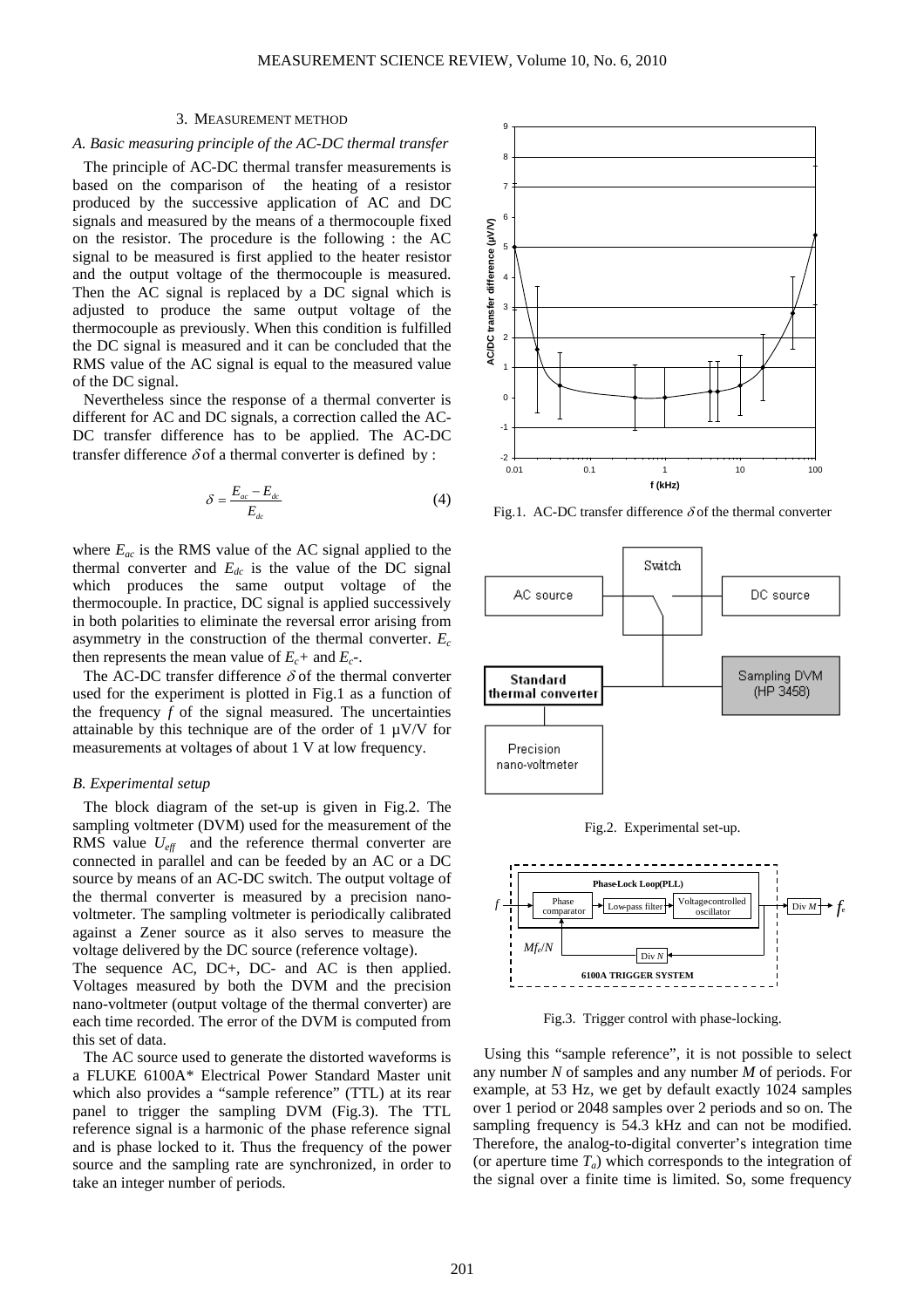dividers have been inserted in the experimental set-up in order to divide the sampling frequency for getting exactly 1024 samples over 3, 5 or 7 periods (Fig.2) which gives sampling rates respectively at about 18 kHz, 10.8 kHz and 7.7 kHz. This allows to increase the aperture time and therefore amplitude resolution.

For AC voltage measurements, the DVM is used in the DCV sampling mode. *N* samples are taken at equally spaced discrete instants, covering an integer odd number *M* of periods of the input waveform. The sampling frequency  $F_e$ is 10.8 kHz. It is assumed that, at half the sampling frequency and above, the amplitudes of all spectral components are smaller than the resolution of the sampler. This is the mandatory condition for aliasing to be avoided. Then, the DVM records all the samples in reading memory using DINT format (32 bit integer format) and transfers the data to the controller using the DINT output format. The maximum number of samples is limited by the 20kBytes storage capacity of the multimeters. During the sampling, the autozero function and the display of the multimeters are disabled.



Fig.4. Error  $e_{BP}$  due to limited bandwidth according to the frequency  $f_k$  of the harmonics.

The samples are then analyzed by applying discrete Fourier transform (DFT) and all the components of the signal are deduced from the amplitude spectrum. Using the DVM in the DCV sampling mode, the main amplitude errors are due to the limited bandwidth and the non zero aperture time  $T_a$ :

because of the limited bandwidth of the DVM, the behavior of its input channel is similar to a second order low pass filter composed of two 5 kΩ resistances and two 82 pF capacitances [3]. This filter changes the magnitude of each sample and the resulting error has been corrected by applying a factor  $e_{BP}$  given by:

$$
e_{BP} = \frac{1}{\sqrt{1 + 7(2\pi f_k RC)^2 + (2\pi f_k RC)^4}}
$$
(5)

Fig.4 shows this error according to the frequency  $f_k$  of the harmonics. The harmonic content being limited to 50 stationary harmonics, the higher frequency considered is 2500 Hz and the resulting error is  $145 \mu V/V$ .

- the other error source is due to the non-zero aperture time *Ta*. The mean value of the signal integrated over this finite time does not correspond exactly to its value at the centre of the integration interval.

The DFT of a sampled signal may be defined by:

$$
X(kf) = \sum_{n=0}^{N-1} x(nT_e) \exp\left(-2\pi j \frac{kn}{N}\right)
$$
(6)  

$$
k = 0, 1, 2, ..., N-1.
$$

where *N* is the number of samples,  $T_e$  is the sampling period,  $F_e$  is the sampling rate,  $x(nT_e)$  is the input signal amplitude at time  $nT_e$  and  $X(kf)$  is the spectrum of x at frequency kf.

According to Poisson's formula, equation (6) can also be written as :

$$
X(kf) = X(f)^{*} F_e \cdot \sum_{k=0}^{N-1} \delta(f - kF_e)
$$
 (7)

where  $\delta$  is the Dirac function.

Taking into account the aperture time  $T_a$ , the input signal amplitude  $x(nT_e)$  can be expressed as :

$$
x(nT_e) = \frac{1}{T_a} \int_{nT_e}^{nT_e + \frac{T_a}{2}} x(t) dt
$$
 (8)

and equation (7) becomes :

$$
X(kf) = \left[ X(f) \frac{\sin(\pi f T_a)}{\pi f T_a} \exp\left(-2\pi j v \frac{T_a}{2}\right) \right] * F_e \cdot \sum_{n=-\infty}^{+\infty} \delta(f - nF_e)
$$
\n(9)

Then, the resulting amplitude error is corrected by applying the factor  $e_{T_a}$  defined as:

$$
e_{T_a} = \frac{\sin(\pi f_k T_a)}{\pi f_k T_a} \tag{10}
$$

As shown in Fig.5, the error due to non-zero aperture time can be very large. For example, considering a signal frequency of  $2500$  Hz and an aperture time of 60  $\mu$ s, this error is 36602 µV/V.

These two systematic errors have been taken into account in the determination of the rms value of all harmonic components. The rms value of the distorted signal has been calculated as the quadratic sum of all harmonics.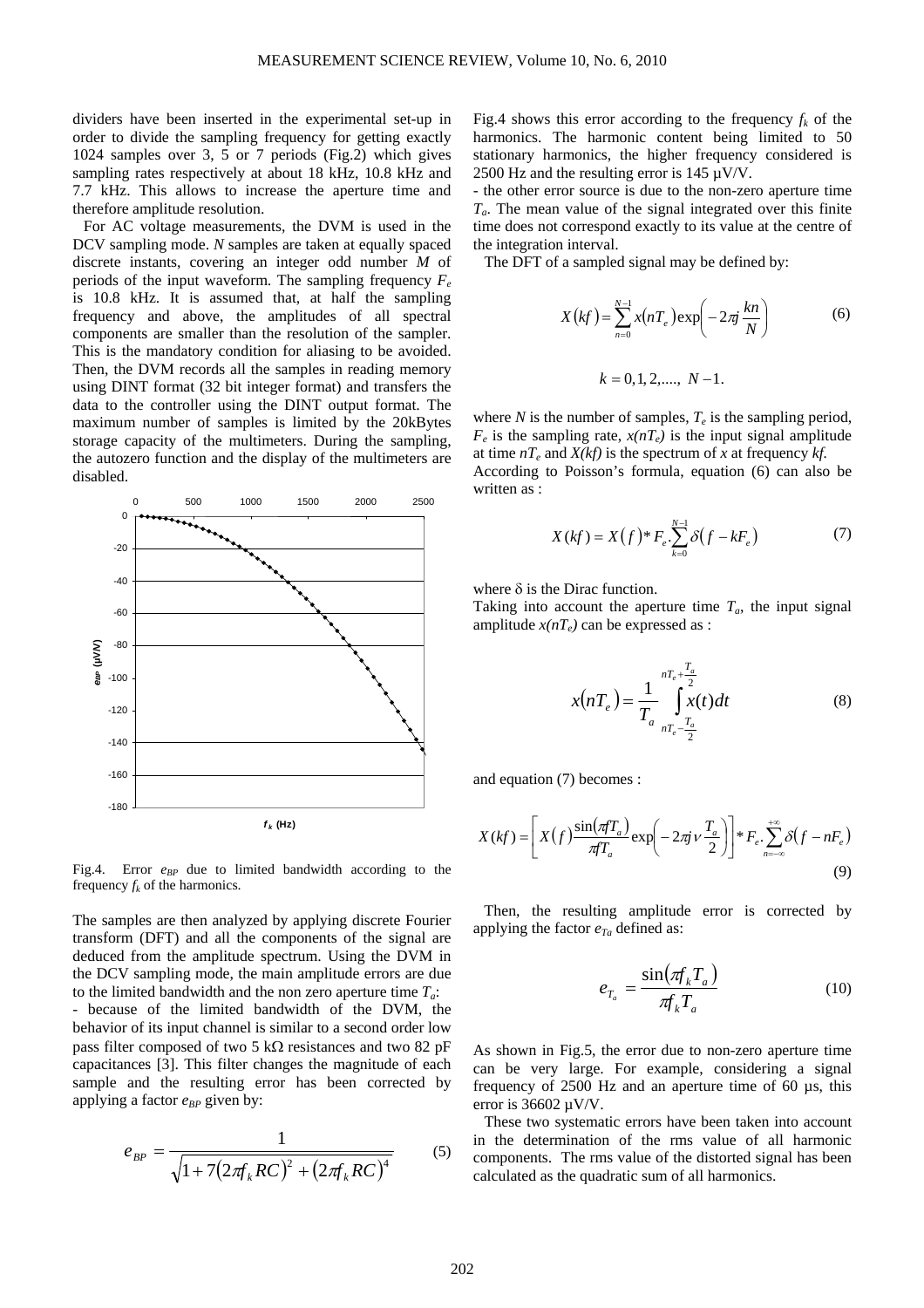

Fig.5. Error  $e_{Ta}$  due to aperture time according to the frequency  $f_k$ of the harmonics.

## 4. EXPERIMENTAL RESULTS

# *A. Characterization of the analog-to-digital converters (ADC) of the DVM*

The ADCs of the DVM have already been characterized for static [4] and dynamic [5] conditions, for sine waves at frequencies up to 400 Hz. In this frequency range, selecting optimized sampling parameters, the agreement between the sampling technique and AC-DC transfer using thermal converters has been found better than 3 µV/V.



Fig.6. Relative error  $e_{AC}$  of the DVM according to the frequency  $f_1$ of the sine wave. The sampling parameters are  $f_e = 10.24$  kHz and  $T_a = 60 \,\mu s$ .

The highest harmonic frequency of the distorted waveform studied is 2500 Hz. Then, first experiments have been performed to characterize the ADCs for frequencies from 400 Hz to 2500 Hz. Fig.6 shows the error  $e_{AC}$  of the DVM (relative to the voltage reference value measured by AC-DC transfer technique) according to the frequency  $f_1$  of the signal. The aperture time selected is 60 µs. The error varies from  $-3 \mu V/V$  at 40 Hz to  $+48 \mu V/V$  at 2500 Hz. This error is taken into account in the estimation of the measurement uncertainty.

# *B. Measurements of the RMS value of distorted waveforms*

For digitizing the signals, 1024 samples are taken over 5 periods and the sampling frequency is 10.24 kHz to satisfy the Shannon condition. The aperture time is  $60 \mu s$ . Twenty voltage waveforms are available, one sinusoidal waveform and nineteen distorted waveforms (table 1). The distorted waveforms have a dominant fundamental component at 50 Hz and one or several stationary harmonics. The *THD* varies from 0 % (sine wave) to 84 %. Their amplitudes do not exceed 0.8 V and the DVM is used in the 1 V range.

Fig.7 represents the amplitude spectrum of a distorted signal containing a fundamental component at 50 Hz and two harmonics ( $k = 3$  and  $k = 10$ ). The uncertainty introduced by rounding the sample amplitudes to discrete levels can be viewed as adding quantization noise to the signal. The amount of this 'noise' decreases with increasing amplitude resolution. It can be expressed by the Signal-to-noise ratio  $(SNR)$ :

# $(SNR)_{dR} \approx 6Q$

where *Q* is the number of bits used to represent the signal. In our experimental configuration, 18 bits are used to represent the signal. It means that when measuring a 1V input signal, the noise level is around  $10^{-5}$  V according to the theory. As shown in Fig.7, experimental results are in good agreement with the theoretical calculation.



Fig.7. Example of amplitude spectrum for a distorted signal.

Fig.8 shows the error  $e_{AC}$  of the DVM as a function of the within 2 parts in  $10^{\circ}$ . *THD* of the distorted waveforms. It appears that the difference between the two techniques is always below 15 parts in  $10^6$ . Most of the measurements were repeatable to within 2 parts in  $10^6$